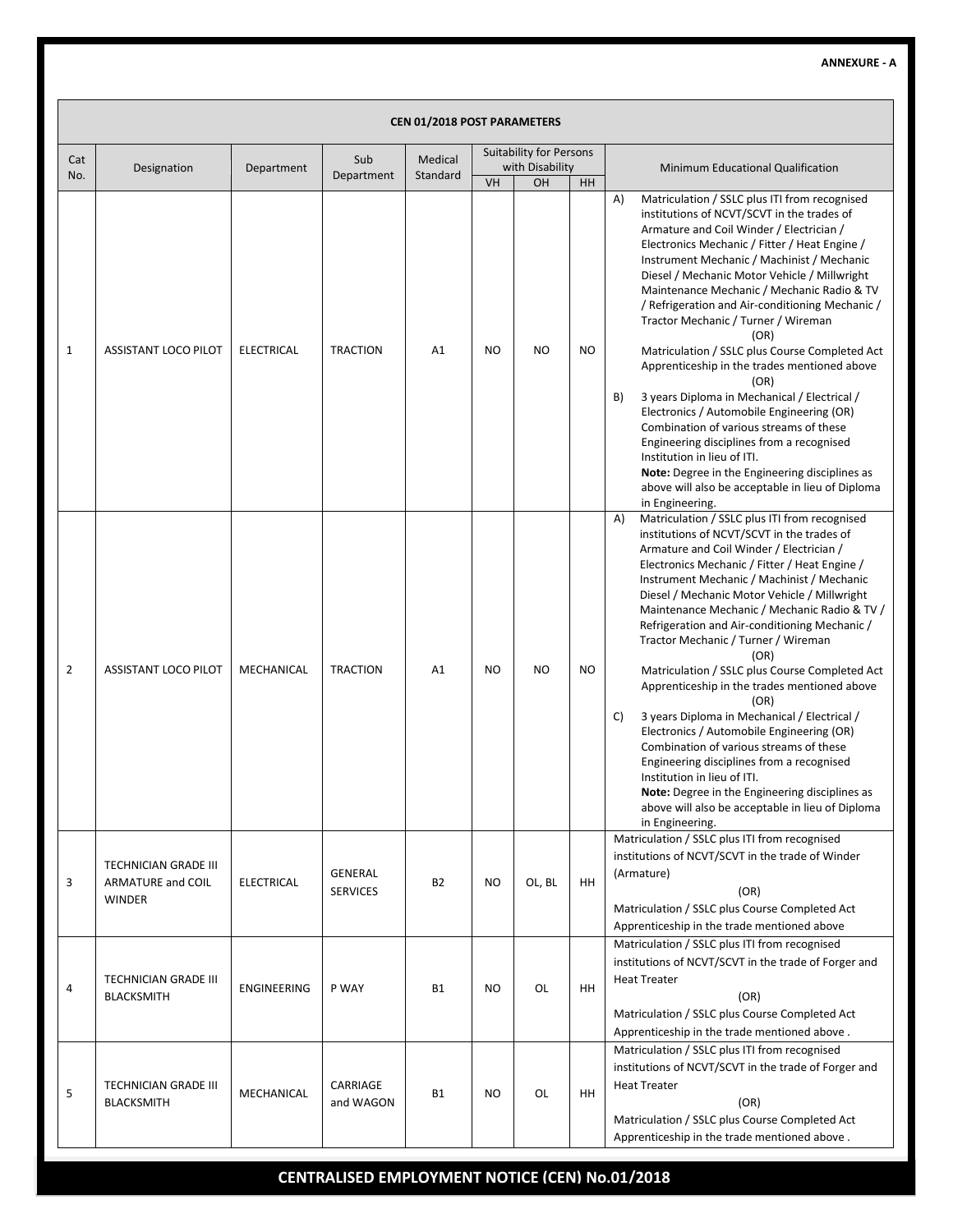| 6              | <b>TECHNICIAN GRADE III</b><br><b>BLACKSMITH</b><br>(WORKSHOP) | MECHANICAL         | <b>WORKSHOP</b>                 | C <sub>1</sub> | NO.            | OL        | HH        | Matriculation / SSLC plus ITI from recognised<br>institutions of NCVT/SCVT in the trade of Forger and<br><b>Heat Treater</b><br>(OR)<br>Matriculation / SSLC plus Course Completed Act<br>Apprenticeship in the trade mentioned above.                                           |
|----------------|----------------------------------------------------------------|--------------------|---------------------------------|----------------|----------------|-----------|-----------|----------------------------------------------------------------------------------------------------------------------------------------------------------------------------------------------------------------------------------------------------------------------------------|
| $\overline{7}$ | <b>TECHNICIAN GRADE III</b><br><b>BOOK BINDER</b>              | <b>STORES</b>      | <b>PRINTING</b><br><b>PRESS</b> | <b>B2</b>      | B,LV           | OL        | HH        | Matriculation / SSLC plus ITI from recognised<br>institutions of NCVT/SCVT in the trade of Book Binder<br>(OR)<br>Matriculation / SSLC plus Course Completed Act<br>Apprenticeship in the trade mentioned above.                                                                 |
| 8              | TECHNICIAN GRADE III<br><b>BRIDGE</b>                          | ENGINEERING        | <b>BRIDGE</b>                   | <b>B1</b>      | N <sub>O</sub> | <b>NO</b> | <b>NO</b> | Matriculation / SSLC plus ITI from recognised<br>institutions of NCVT/SCVT in the trades of Fitter /<br>Fitter (Structural) / Welder<br>(OR)<br>Matriculation / SSLC plus Course Completed Act<br>Apprenticeship in the trades mentioned above.                                  |
| 9              | <b>TECHNICIAN GRADE III</b><br>CARPENTER                       | <b>ELECTRICAL</b>  | GENERAL<br><b>SERVICES</b>      | <b>B1</b>      | <b>NO</b>      | OL        | HH        | Matriculation / SSLC plus ITI from recognised<br>institutions of NCVT/SCVT in the trades of Carpenter<br>/ Furniture and Cabinet Maker<br>(OR)<br>Matriculation / SSLC plus Course Completed Act<br>Apprenticeship in the trades mentioned above.                                |
| 10             | <b>TECHNICIAN GRADE III</b><br>CARPENTER                       | <b>ENGINEERING</b> | <b>WORKS</b>                    | <b>B1</b>      | NO.            | OL        | HH        | Matriculation / SSLC plus ITI from recognised<br>institutions of NCVT/SCVT in the trades of Carpenter<br>/ Furniture and Cabinet Maker<br>(OR)<br>Matriculation / SSLC plus Course Completed Act<br>Apprenticeship in the trades mentioned above.                                |
| 11             | TECHNICIAN GRADE III<br>CARPENTER                              | MECHANICAL         | CARRIAGE<br>and WAGON           | <b>B1</b>      | NO.            | OL        | HH        | Matriculation / SSLC plus ITI from recognised<br>institutions of NCVT/SCVT in the trades of Carpenter<br>/ Furniture and Cabinet Maker<br>(OR)<br>Matriculation / SSLC plus Course Completed Act<br>Apprenticeship in the trades mentioned above.                                |
| 12             | <b>TECHNICIAN GRADE III</b><br><b>CARPENTER</b><br>(WORKSHOP)  | MECHANICAL         | <b>WORKSHOP</b>                 | C <sub>1</sub> | NO.            | OL        | HH        | Matriculation / SSLC plus ITI from recognised<br>institutions of NCVT/SCVT in the trades of Carpenter<br>/ Furniture and Cabinet Maker<br>(OR)<br>Matriculation / SSLC plus Course Completed Act<br>Apprenticeship in the trades mentioned above.                                |
| 13             | TECHNICIAN GRADE III<br><b>CARRIAGE and</b><br>WAGON           | MECHANICAL         | CARRIAGE<br>and WAGON           | <b>B1</b>      | NO.            | OL        | HH        | Matriculation / SSLC plus ITI from recognised<br>institutions of NCVT/SCVT in the trades of Fitter /<br>Carpenter / Welder / Plumber / Pipe Fitter<br>(OR)<br>Matriculation / SSLC plus Course Completed Act<br>Apprenticeship in the trades mentioned above.                    |
| 14             | TECHNICIAN GRADE III<br><b>CRANE DRIVER</b>                    | ELECTRICAL         | <b>TRS</b>                      | <b>B2</b>      | NO.            | <b>NO</b> | NO        | Matriculation / SSLC plus ITI from recognised<br>institutions of NCVT/SCVT in the trades of Mechanic<br>(Motor Vehicle) / Material Handling Equipment cum<br>Operator<br>(OR)<br>Matriculation / SSLC plus Course Completed Act<br>Apprenticeship in the trades mentioned above. |
| 15             | TECHNICIAN GRADE III<br><b>CRANE DRIVER</b>                    | <b>ELECTRICAL</b>  | <b>WORKSHOP</b>                 | <b>B2</b>      | NO.            | NO.       | NO.       | Matriculation / SSLC plus ITI from recognised<br>institutions of NCVT/SCVT in the trades of Mechanic<br>(Motor Vehicle) / Material Handling Equipment cum<br>Operator<br>(OR)<br>Matriculation / SSLC plus Course Completed Act<br>Apprenticeship in the trades mentioned above. |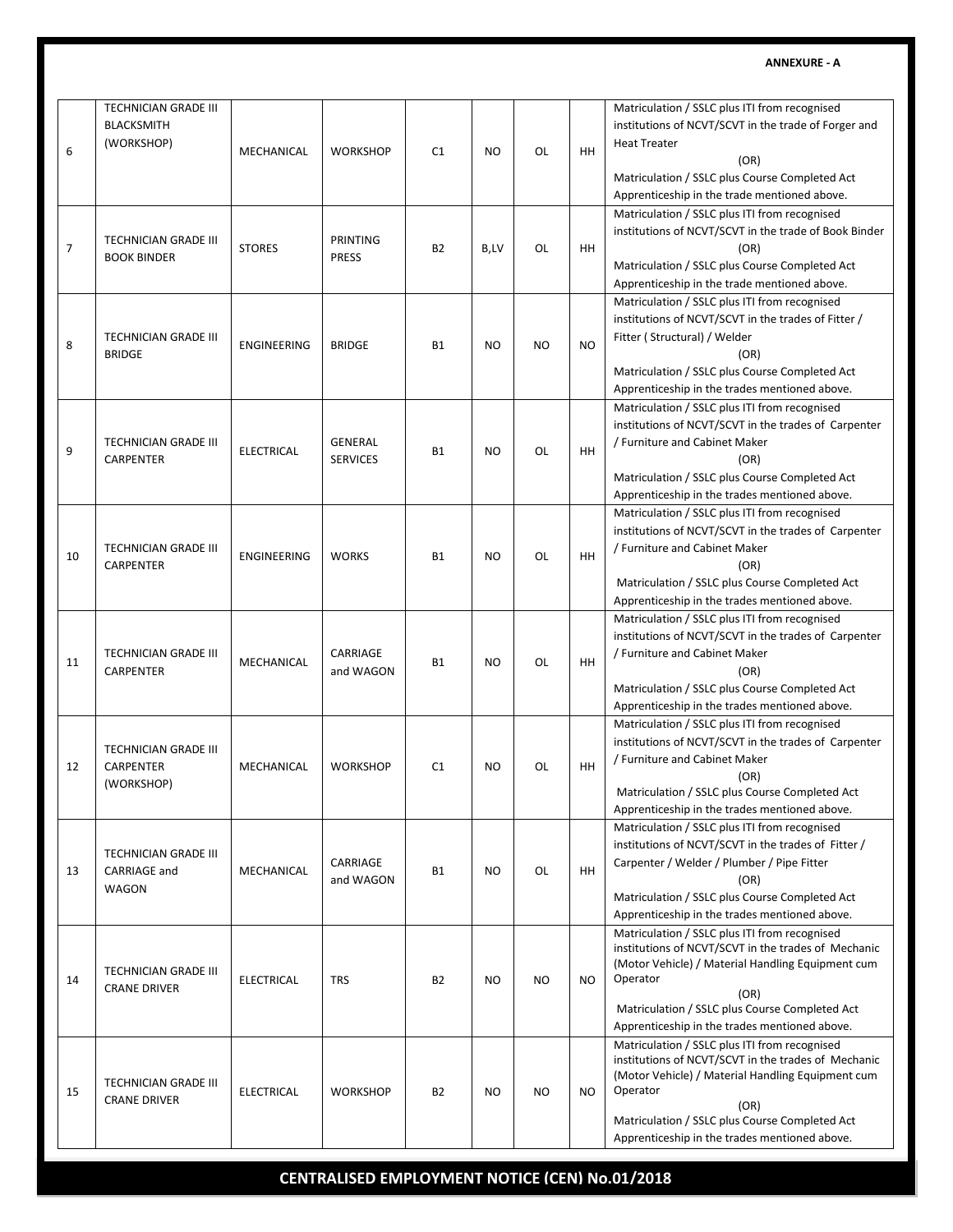| 16 | <b>TECHNICIAN GRADE III</b><br><b>CRANE DRIVER</b>              | MECHANICAL        | <b>WORKSHOP</b>            | <b>B2</b> | <b>NO</b>      | NO. | NO. | Matriculation / SSLC plus ITI from recognised<br>institutions of NCVT/SCVT in the trades of Mechanic<br>(Motor Vehicle) / Material Handling Equipment cum<br>Operator<br>(OR)<br>Matriculation / SSLC plus Course Completed Act<br>Apprenticeship in the trades mentioned above.                                                                                                                                |
|----|-----------------------------------------------------------------|-------------------|----------------------------|-----------|----------------|-----|-----|-----------------------------------------------------------------------------------------------------------------------------------------------------------------------------------------------------------------------------------------------------------------------------------------------------------------------------------------------------------------------------------------------------------------|
| 17 | <b>TECHNICIAN GRADE III</b><br>DIESEL ELECTRICAL                | MECHANICAL        | DIESEL SHED                | <b>B1</b> | <b>NO</b>      | OL  | HH  | Matriculation / SSLC plus ITI from recognised<br>institutions of NCVT/SCVT in the trades of Electrician<br>/ Mechanic Auto electrical and Electronics / Wireman<br>/ Electronics Mechanic / Mechanic Power Electronics<br>(OR)<br>Matriculation / SSLC plus Course Completed Act<br>Apprenticeship in the trades mentioned above.                                                                               |
| 18 | <b>TECHNICIAN GRADE III</b><br>DIESEL ELECTRICAL<br>(ANCILLARY) | MECHANICAL        | <b>DIESEL SHED</b>         | <b>B1</b> | <b>NO</b>      | OL  | HH  | Matriculation / SSLC plus ITI from recognised<br>institutions of NCVT/SCVT in the trades of Electrician<br>/ Mechanic Auto electrical and Electronics / Wireman<br>/ Electronics Mechanic / Mechanic Power Electronics<br>(OR)<br>Matriculation / SSLC plus Course Completed Act<br>Apprenticeship in the trades mentioned above.                                                                               |
| 19 | <b>TECHNICIAN GRADE III</b><br>DIESEL MECHANICAL                | MECHANICAL        | DIESEL SHED                | <b>B1</b> | <b>NO</b>      | OL  | HH  | Matriculation / SSLC plus ITI from recognised<br>institutions of NCVT/SCVT in the trades of Fitter /<br>Mechanic Diesel / Mechanic (Repair and<br>Maintenance of Heavy Vehicles) / Mechanic<br>Automobile (Advanced Diesel Engine) / Mechanic<br>Motor Vehicle / Tractor Mechanic / Welder / Painter<br>(OR)<br>Matriculation / SSLC plus Course Completed Act<br>Apprenticeship in the trades mentioned above. |
| 20 | <b>TECHNICIAN GRADE III</b><br>DIESEL MECHANICAL<br>(ANCILLARY) | MECHANICAL        | DIESEL SHED                | B1        | <b>NO</b>      | OL  | HH  | Matriculation / SSLC plus ITI from recognised<br>institutions of NCVT/SCVT in the trades of Fitter /<br>Mechanic Diesel / Mechanic (Repair and<br>Maintenance of Heavy Vehicles) / Mechanic<br>Automobile (Advanced Diesel Engine) / Mechanic<br>Motor Vehicle / Tractor Mechanic / Welder / Painter<br>(OR)<br>Matriculation / SSLC plus Course Completed Act<br>Apprenticeship in the trades mentioned above. |
| 21 | TECHNICIAN GRADE III<br><b>ELECTRICAL</b>                       | <b>ELECTRICAL</b> | PRODUCTIO<br>N UNIT        | C1        | NO             | OL  | HH  | Matriculation / SSLC plus ITI from recognised<br>institutions of NCVT/SCVT in the trades of Electrician<br>/ Wireman / Electronics Mechanic / Mechanic Power<br>Electronics / Mechanic Mechatronics<br>(OR)<br>Matriculation / SSLC plus Course Completed Act<br>Apprenticeship in the trades mentioned above.                                                                                                  |
| 22 | TECHNICIAN GRADE III<br>ELECTRICAL / POWER                      | <b>ELECTRICAL</b> | GENERAL<br><b>SERVICES</b> | <b>B2</b> | NO.            | OL  | HH  | Matriculation / SSLC plus ITI from recognised<br>institutions of NCVT/SCVT in the trades of Electrician<br>/ Wireman / Mechanic HT, LT Equipments and Cable<br>Jointing / Electronics Mechanic<br>(OR)<br>Matriculation / SSLC plus Course Completed Act<br>Apprenticeship in the trades mentioned above.                                                                                                       |
| 23 | <b>TECHNICIAN GRADE III</b><br>ELECTRICAL / POWER<br>(WORKSHOP) | ELECTRICAL        | <b>WORKSHOP</b>            | C1        | N <sub>O</sub> | OL  | HH  | Matriculation / SSLC plus ITI from recognised<br>institutions of NCVT/SCVT in the trades of Electrician<br>/ Wireman / Mechanic HT, LT Equipments and Cable<br>Jointing / Electronics Mechanic<br>(OR)<br>Matriculation / SSLC plus Course Completed Act<br>Apprenticeship in the trades mentioned above.                                                                                                       |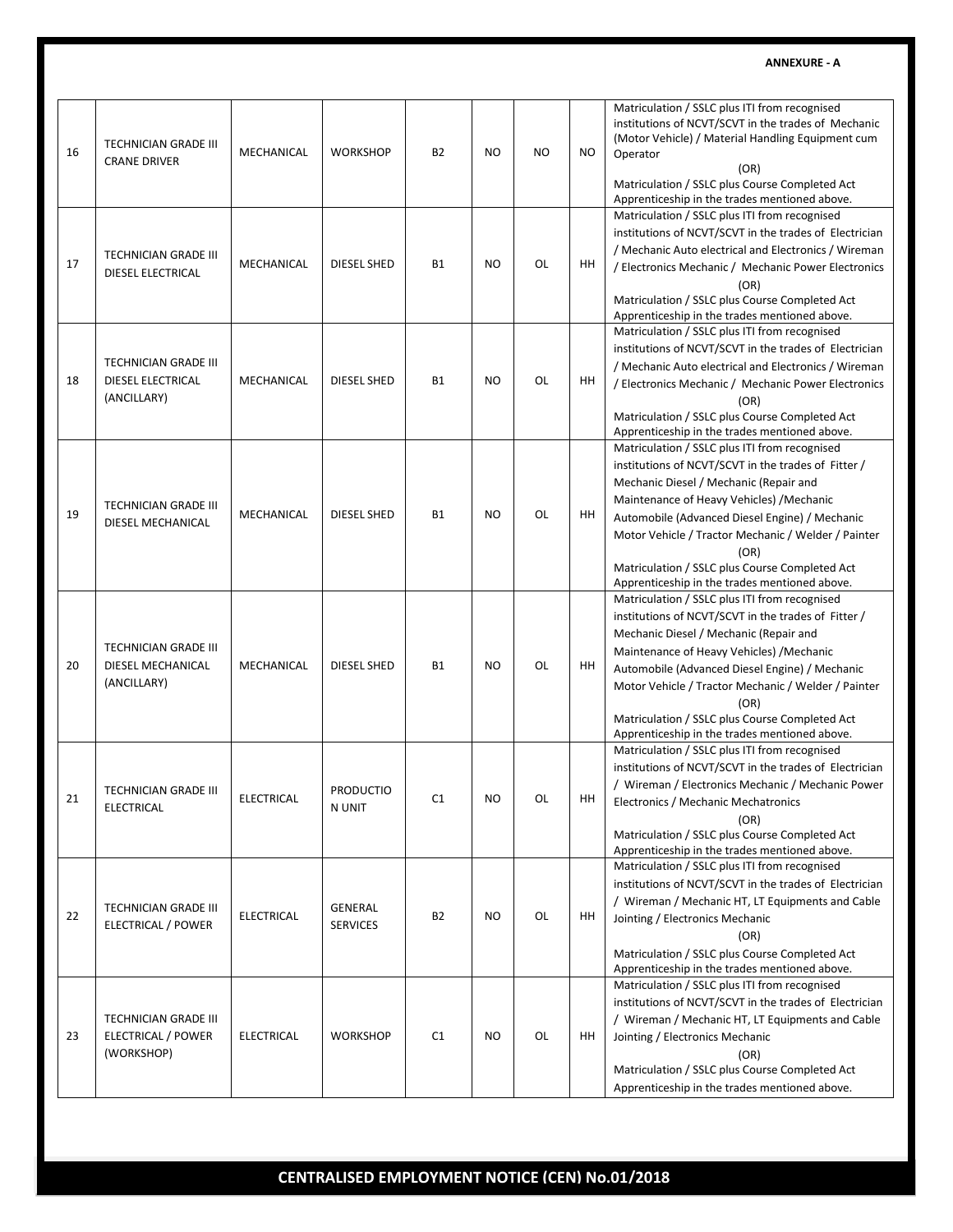| 24 | <b>TECHNICIAN GRADE III</b><br>ELECTRICAL / TRAIN<br><b>LIGHTING</b>               | <b>ELECTRICAL</b> | GENERAL<br><b>SERVICES</b> | B2        | N <sub>O</sub> | OL     | HH | Matriculation / SSLC plus ITI from recognised<br>institutions of NCVT/SCVT in the trades of Electrician<br>/ Wireman / Mechanic HT, LT Equipments and Cable<br>Jointing / Electronics Mechanic<br>(OR)<br>Matriculation / SSLC plus Course Completed Act<br>Apprenticeship in the trades mentioned above.                                                                                                |
|----|------------------------------------------------------------------------------------|-------------------|----------------------------|-----------|----------------|--------|----|----------------------------------------------------------------------------------------------------------------------------------------------------------------------------------------------------------------------------------------------------------------------------------------------------------------------------------------------------------------------------------------------------------|
| 25 | <b>TECHNICIAN GRADE III</b><br>ELECTRICAL / TRAIN<br><b>LIGHTING</b><br>(WORKSHOP) | <b>ELECTRICAL</b> | <b>WORKSHOP</b>            | C1        | <b>NO</b>      | OL     | HН | Matriculation / SSLC plus ITI from recognised<br>institutions of NCVT/SCVT in the trades of Electrician<br>/ Wireman / Mechanic HT, LT Equipments and Cable<br>Jointing / Electronics Mechanic<br>(OR)<br>Matriculation / SSLC plus Course Completed Act<br>Apprenticeship in the trades mentioned above.                                                                                                |
| 26 | <b>TECHNICIAN GRADE III</b><br>ELECTRICAL / TRD                                    | <b>ELECTRICAL</b> | <b>TRD</b>                 | <b>B1</b> | <b>NO</b>      | OL     | HH | Matriculation / SSLC plus ITI from recognised<br>institutions of NCVT/SCVT in the trades of Electrician<br>/ Wireman / Mechanic HT, LT Equipments and Cable<br>Jointing / Electronics Mechanic<br>(OR)<br>Matriculation / SSLC plus Course Completed Act<br>Apprenticeship in the trades mentioned above.                                                                                                |
| 27 | TECHNICIAN GRADE III<br>ELECTRICAL / TRD<br>(OHE)                                  | <b>ELECTRICAL</b> | <b>TRD</b>                 | <b>B1</b> | <b>NO</b>      | OL     | HН | Matriculation / SSLC plus ITI from recognised<br>institutions of NCVT/SCVT in the trades of Electrician<br>/ Wireman / Mechanic HT, LT Equipments and Cable<br>Jointing / Electronics Mechanic<br>(OR)<br>Matriculation / SSLC plus Course Completed Act<br>Apprenticeship in the trades mentioned above.                                                                                                |
| 28 | TECHNICIAN GRADE III<br>ELECTRICAL / TRD (PSI)                                     | <b>ELECTRICAL</b> | <b>TRD</b>                 | <b>B1</b> | <b>NO</b>      | OL     | HH | Matriculation / SSLC plus ITI from recognised<br>institutions of NCVT/SCVT in the trades of Electrician<br>/ Wireman / Mechanic HT, LT Equipments and Cable<br>Jointing / Electronics Mechanic<br>(OR)<br>Matriculation / SSLC plus Course Completed Act<br>Apprenticeship in the trades mentioned above.                                                                                                |
| 29 | TECHNICIAN GRADE III<br>ELECTRICAL / TRS                                           | <b>ELECTRICAL</b> | <b>TRS</b>                 | Β1        | NO.            | ΩI     | HH | Matriculation / SSLC plus ITI from recognised<br>institutions of NCVT/SCVT in the trades of Electrician<br>/ Wireman / Electronics Mechanic / Mechanic Power<br>Electronics / Mechanic HT, LT Equipments and Cable<br>Jointing / Fitter / Welder / Painter General /<br>Machinist / Carpenter<br>(OR)<br>Matriculation / SSLC plus Course Completed Act<br>Apprenticeship in the trades mentioned above. |
| 30 | <b>TECHNICIAN GRADE III</b><br>EMU                                                 | <b>ELECTRICAL</b> | EMU                        | <b>B1</b> | N <sub>O</sub> | OL     | HH | Matriculation / SSLC plus ITI from recognised<br>institutions of NCVT/SCVT in the trades of Electrician<br>/ Wireman / Electronics Mechanic / Mechanic Power<br>Electronics / Mechanic HT, LT Equipments and Cable<br>Jointing / Fitter / Welder / Painter General /<br>Machinist / Carpenter<br>(OR)<br>Matriculation / SSLC plus Course Completed Act<br>Apprenticeship in the trades mentioned above. |
| 31 | TECHNICIAN GRADE III<br><b>FITTER</b>                                              | <b>ELECTRICAL</b> | GENERAL<br><b>SERVICES</b> | <b>B1</b> | B, LV          | OL, BL | HH | Matriculation / SSLC plus ITI from recognised<br>institutions of NCVT/SCVT in the trade of Fitter<br>(OR)<br>Matriculation / SSLC plus Course Completed Act<br>Apprenticeship in the trades mentioned above.                                                                                                                                                                                             |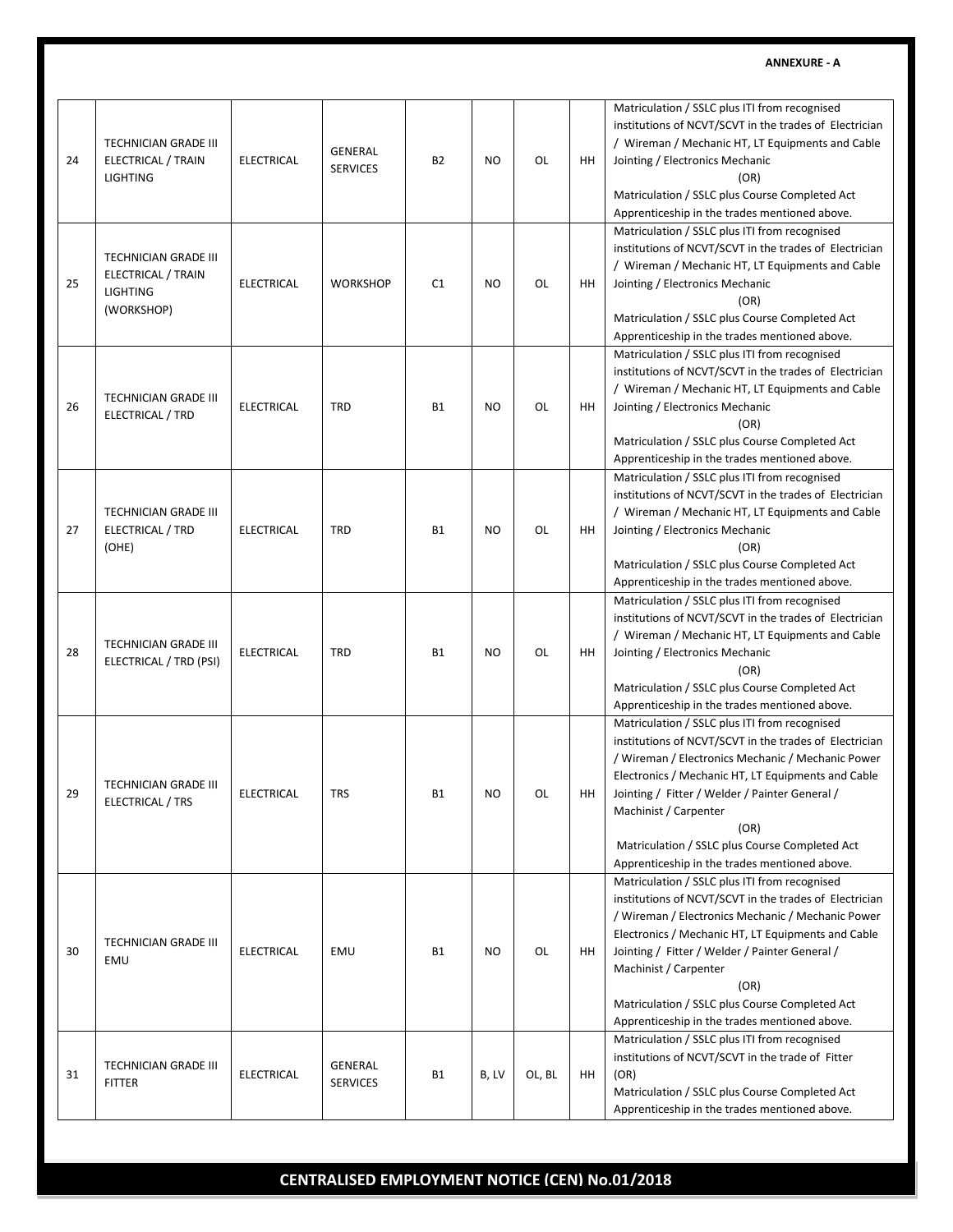| 32 | TECHNICIAN GRADE III<br><b>FITTER</b>                     | ENGINEERING        | <b>WORKS</b>                       | <b>B1</b> | B, LV     | OL, BL | HH        | Matriculation / SSLC plus ITI from recognised<br>institutions of NCVT/SCVT in the trade of Fitter<br>(OR)<br>Matriculation / SSLC plus Course Completed Act<br>Apprenticeship in the trades mentioned above.                                                |
|----|-----------------------------------------------------------|--------------------|------------------------------------|-----------|-----------|--------|-----------|-------------------------------------------------------------------------------------------------------------------------------------------------------------------------------------------------------------------------------------------------------------|
| 33 | TECHNICIAN GRADE III<br><b>FITTER</b>                     | MECHANICAL         | CARRIAGE<br>and WAGON              | <b>B1</b> | B, LV     | OL, BL | HH        | Matriculation / SSLC plus ITI from recognised<br>institutions of NCVT/SCVT in the trade of Fitter<br>(OR)<br>Matriculation / SSLC plus Course Completed Act<br>Apprenticeship in the trades mentioned above.                                                |
| 34 | TECHNICIAN GRADE III<br>FITTER (WORKSHOP)                 | MECHANICAL         | <b>WORKSHOP</b>                    | C1        | B, LV     | OL, BL | HH        | Matriculation / SSLC plus ITI from recognised<br>institutions of NCVT/SCVT in the trade of Fitter<br>(OR)<br>Matriculation / SSLC plus Course Completed Act<br>Apprenticeship in the trades mentioned above.                                                |
| 35 | TECHNICIAN GRADE III<br>FITTER (WORKSHOP)                 | S and T            | <b>WORKSHOP</b>                    | C1        | B, LV     | OL, BL | HH        | Matriculation / SSLC plus ITI from recognised<br>institutions of NCVT/SCVT in the trade of Fitter<br>(OR)<br>Matriculation / SSLC plus Course Completed Act<br>Apprenticeship in the trades mentioned above.                                                |
| 36 | TECHNICIAN GRADE III<br><b>FURNISHING</b>                 | MECHANICAL         | <b>PRODUCTIO</b><br>N UNIT         | C1        | <b>NO</b> | OL     | <b>HH</b> | Matriculation / SSLC plus ITI from recognised<br>institutions of NCVT/SCVT in the trades of Fitter /<br>Carpenter / Furniture and Cabinet Maker<br>(OR)<br>Matriculation / SSLC plus Course Completed Act<br>Apprenticeship in the trades mentioned above.  |
| 37 | TECHNICIAN GRADE III<br><b>GRINDER</b>                    | <b>ENGINEERING</b> | BRIDGE / P<br>WAY/<br><b>WORKS</b> | <b>B1</b> | B, LV     | OL     | HH        | Matriculation / SSLC plus ITI from recognised<br>institutions of NCVT/SCVT in the trades of Machinist<br>(Grinder)<br>(OR)<br>Matriculation / SSLC plus Course Completed Act<br>Apprenticeship in the trades mentioned above.                               |
| 38 | TECHNICIAN GRADE III<br><b>LUTER CUM ALIGNER</b>          | <b>ENGINEERING</b> | P WAY                              | <b>B1</b> | NO.       | NO.    | <b>NO</b> | Matriculation / SSLC plus ITI from recognised<br>institutions of NCVT/SCVT in the trades of<br>Foundryman / Pattern Maker / Moulder (Refractory)<br>(OR)<br>Matriculation / SSLC plus Course Completed Act<br>Apprenticeship in the trades mentioned above. |
| 39 | TECHNICIAN GRADE III<br><b>MACHINE OFFSET</b><br>PRINTING | <b>STORES</b>      | PRINTING<br><b>PRESS</b>           | <b>B2</b> | <b>NO</b> | OL, BL | HH        | Matriculation / SSLC plus ITI from recognised<br>institutions of NCVT/SCVT in the trade of Offset<br>Machine Minder<br>(OR)<br>Matriculation / SSLC plus Course Completed Act<br>Apprenticeship in the trade mentioned above.                               |
| 40 | TECHNICIAN GRADE III<br><b>MACHINIST</b>                  | <b>ELECTRICAL</b>  | GENERAL<br><b>SERVICES</b>         | <b>B2</b> | NO.       | OL     | <b>NO</b> | Matriculation / SSLC plus ITI from recognised<br>institutions of NCVT/SCVT in the trades of Machinist<br>/ Turner / Machinist (Grinder)<br>(OR)<br>Matriculation / SSLC plus Course Completed Act<br>Apprenticeship in the trades mentioned above.          |
| 41 | TECHNICIAN GRADE III<br>MACHINIST                         | MECHANICAL         | CARRIAGE<br>and WAGON              | C1        | NO.       | OL     | <b>NO</b> | Matriculation / SSLC plus ITI from recognised<br>institutions of NCVT/SCVT in the trades of Machinist<br>/ Turner / Machinist (Grinder)<br>(OR)<br>Matriculation / SSLC plus Course Completed Act<br>Apprenticeship in the trades mentioned above.          |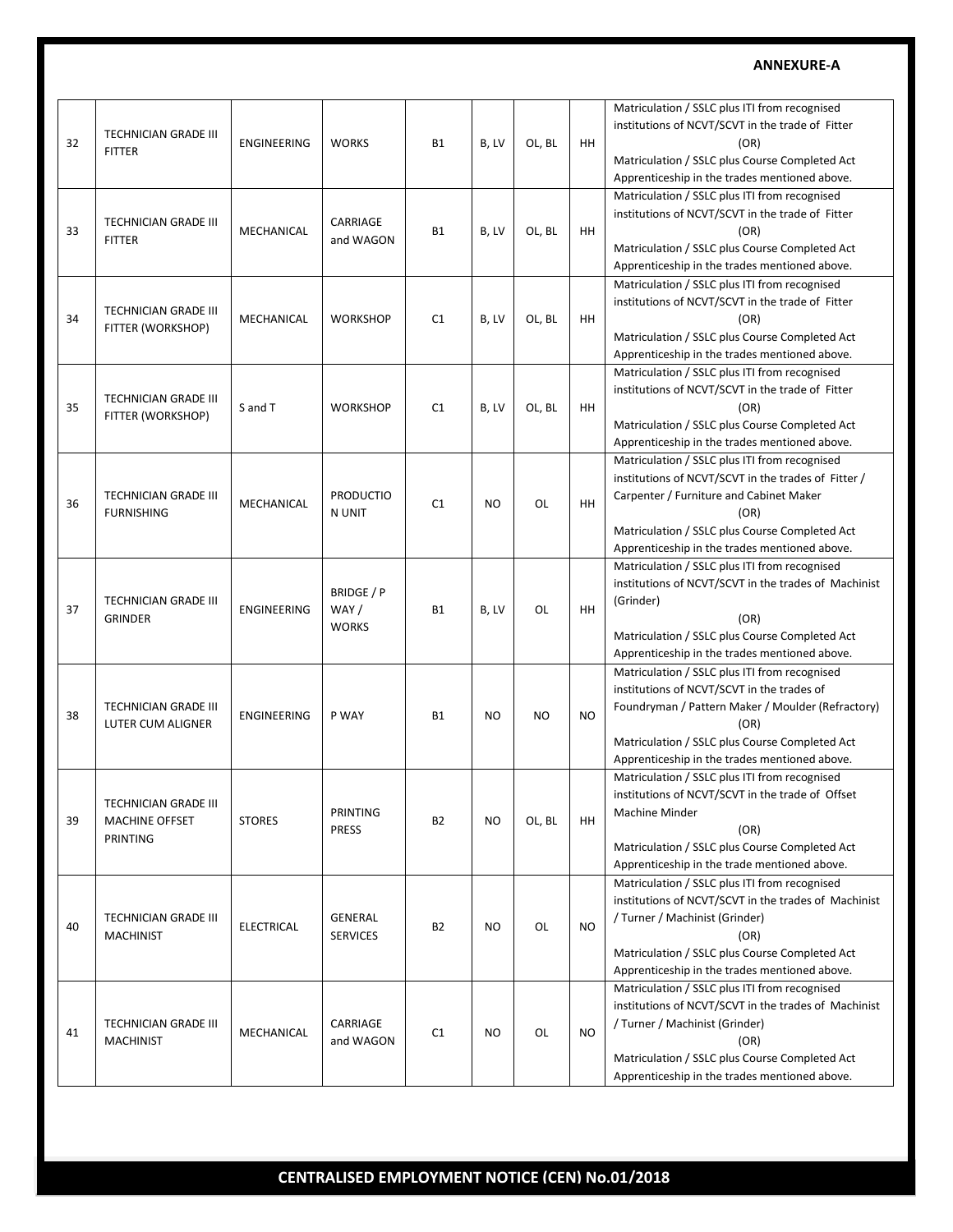| 42 | <b>TECHNICIAN GRADE III</b><br><b>MACHINIST</b>        | MECHANICAL         | DIESEL SHED                | C1        | NO.            | OL | N <sub>O</sub> | Matriculation / SSLC plus ITI from recognised<br>institutions of NCVT/SCVT in the trades of Machinist<br>/ Turner / Machinist (Grinder)<br>(OR)<br>Matriculation / SSLC plus Course Completed Act<br>Apprenticeship in the trades mentioned above.                                                                                                                                |
|----|--------------------------------------------------------|--------------------|----------------------------|-----------|----------------|----|----------------|-----------------------------------------------------------------------------------------------------------------------------------------------------------------------------------------------------------------------------------------------------------------------------------------------------------------------------------------------------------------------------------|
| 43 | TECHNICIAN GRADE III<br><b>MACHINIST</b>               | MECHANICAL         | <b>PRODUCTIO</b><br>N UNIT | C1        | <b>NO</b>      | OL | NO.            | Matriculation / SSLC plus ITI from recognised<br>institutions of NCVT/SCVT in the trades of Machinist<br>/ Turner / Machinist (Grinder)<br>(OR)<br>Matriculation / SSLC plus Course Completed Act<br>Apprenticeship in the trades mentioned above.                                                                                                                                |
| 44 | TECHNICIAN GRADE III<br><b>MACHINIST</b><br>(WORKSHOP) | MECHANICAL         | <b>WORKSHOP</b>            | C1        | N <sub>O</sub> | OL | <b>NO</b>      | Matriculation / SSLC plus ITI from recognised<br>institutions of NCVT/SCVT in the trades of Machinist<br>/ Turner / Machinist (Grinder)<br>(OR)<br>Matriculation / SSLC plus Course Completed Act<br>Apprenticeship in the trades mentioned above.                                                                                                                                |
| 45 | TECHNICIAN GRADE III<br><b>MASON</b>                   | <b>ENGINEERING</b> | <b>WORKS</b>               | <b>B1</b> | LV             | OL | HH             | Matriculation / SSLC plus ITI from recognised<br>institutions of NCVT/SCVT in the trades of Mason<br>(Building Constructor)<br>(OR)<br>Matriculation / SSLC plus Course Completed Act<br>Apprenticeship in the trades mentioned above.                                                                                                                                            |
| 46 | TECHNICIAN GRADE III<br>MECHANICAL                     | MECHANICAL         | <b>PRODUCTIO</b><br>N UNIT | C1        | N <sub>O</sub> | OL | HH             | Matriculation / SSLC plus ITI from recognised<br>institutions of NCVT/SCVT in the trades of Fitter /<br>Welder / Machinist / Machinist (Grinder) / Mechanic<br>Mechatronics / Turner / Operator Advanced Machine<br>Tools / CNC Programmer cum Operator<br>(OR)<br>Matriculation / SSLC plus Course Completed Act                                                                 |
| 47 | TECHNICIAN GRADE III<br><b>MILLWRIGHT</b>              | MECHANICAL         | CARRIAGE<br>and WAGON      | C1        | No             | OL | <b>HH</b>      | Apprenticeship in the trades mentioned above.<br>Matriculation / SSLC plus ITI from recognised<br>institutions of NCVT/SCVT in the trades of Millwright<br>Maintenance Mechanic / Mechanic Machine Tool<br>Maintenance / Mechanic Advanced Machine Tool<br>Maintenance<br>(OR)<br>Matriculation / SSLC plus Course Completed Act<br>Apprenticeship in the trades mentioned above. |
| 48 | TECHNICIAN GRADE III<br><b>MILLWRIGHT</b>              | MECHANICAL         | <b>PRODUCTIO</b><br>N UNIT | C1        | NO.            | OL | HH             | Matriculation / SSLC plus ITI from recognised<br>institutions of NCVT/SCVT in the trades of Millwright<br>Maintenance Mechanic / Mechanic Machine Tool<br>Maintenance / Mechanic Advanced Machine Tool<br>Maintenance<br>(OR)<br>Matriculation / SSLC plus Course Completed Act<br>Apprenticeship in the trades mentioned above.                                                  |
| 49 | TECHNICIAN GRADE III<br>MILLWRIGHT                     | MECHANICAL         | <b>WORKSHOP</b>            | C1        | <b>NO</b>      | OL | HH             | Matriculation / SSLC plus ITI from recognised<br>institutions of NCVT/SCVT in the trades of Millwright<br>Maintenance Mechanic / Mechanic Machine Tool<br>Maintenance / Mechanic Advanced Machine Tool<br>Maintenance<br>(OR)<br>Matriculation / SSLC plus Course Completed Act<br>Apprenticeship in the trades mentioned above.                                                  |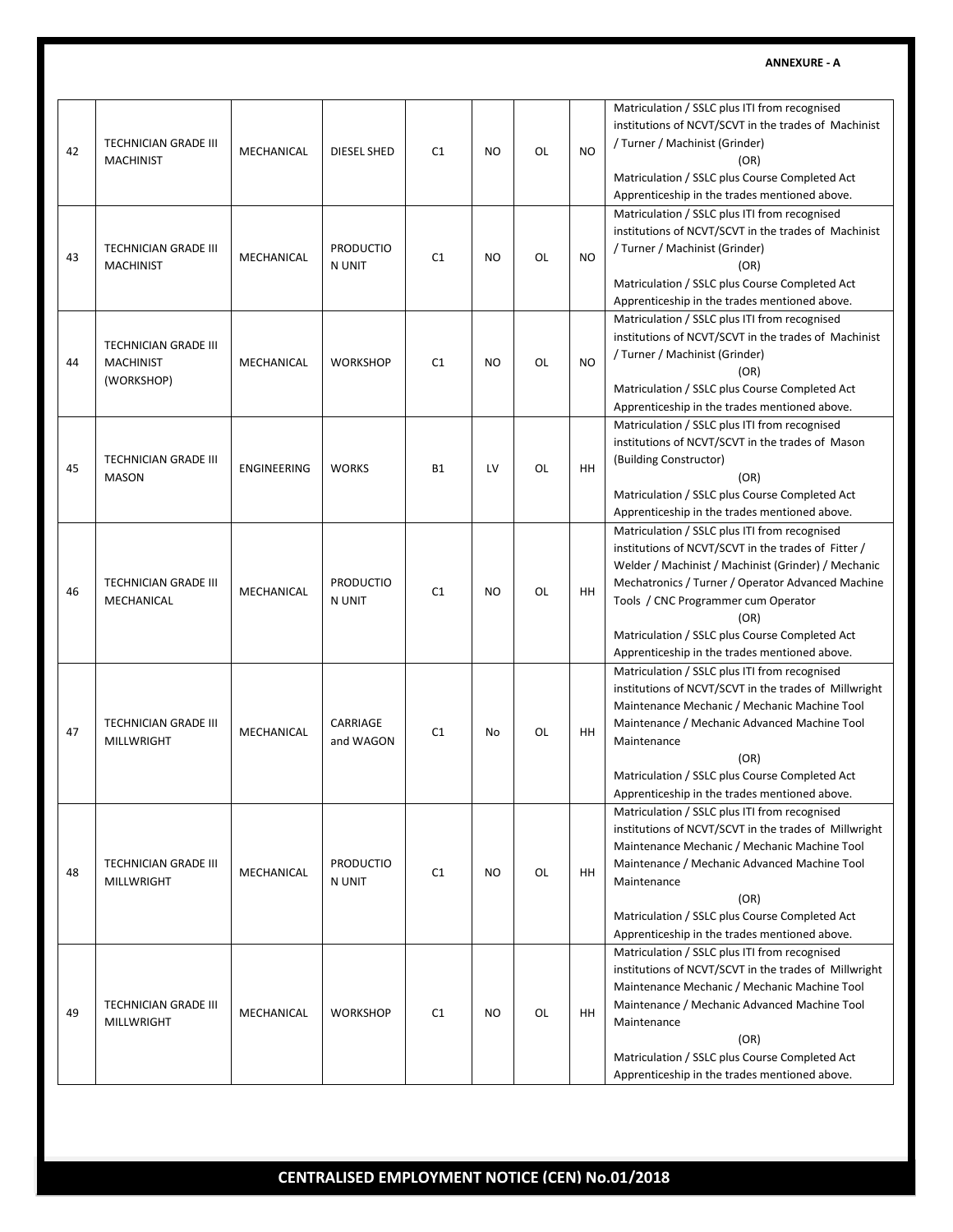| 50 | <b>TECHNICIAN GRADE III</b><br><b>MOTOR VEHICLE</b><br><b>DRIVER CUM</b><br><b>MECHANIC</b> | <b>GENERAL</b>     | TRANSPORT                          | <b>B1</b> | N <sub>O</sub> | NO        | <b>NO</b> | Matriculation / SSLC plus ITI from recognised<br>institutions of NCVT/SCVT in the trades of Mechanic<br>Motor Vehicle / Driver cum Fitter / Driver cum<br>Mechanic (Light Motor Vehicle)<br>(OR)<br>Matriculation / SSLC plus Course Completed Act<br>Apprenticeship in the trades mentioned above.<br>(AND)<br>Should possess a valid Driving Licence for driving<br>Light Duty and Heavy duty Vehicles. |
|----|---------------------------------------------------------------------------------------------|--------------------|------------------------------------|-----------|----------------|-----------|-----------|-----------------------------------------------------------------------------------------------------------------------------------------------------------------------------------------------------------------------------------------------------------------------------------------------------------------------------------------------------------------------------------------------------------|
| 51 | TECHNICIAN GRADE III<br>MULTI SKILLED FITTER                                                | <b>ENGINEERING</b> | <b>WORKS</b>                       | <b>B1</b> | <b>NO</b>      | OL        | HH.       | Matriculation / SSLC plus ITI from recognised<br>institutions of NCVT/SCVT in the trades of Fitter /<br>Welder / Machinist<br>(OR)<br>Matriculation / SSLC plus Course Completed Act<br>Apprenticeship in the trades mentioned above.                                                                                                                                                                     |
| 52 | <b>TECHNICIAN GRADE III</b><br><b>PAINTER</b>                                               | <b>ELECTRICAL</b>  | <b>GENERAL</b><br><b>SERVICES</b>  | <b>B1</b> | N <sub>O</sub> | OL        | <b>HH</b> | Matriculation / SSLC plus ITI from recognised<br>institutions of NCVT/SCVT in the trades of Painter<br>General /Domestic Painter/ Industrial Painter<br>(OR)<br>Matriculation / SSLC plus Course Completed Act<br>Apprenticeship in the trades mentioned above.                                                                                                                                           |
| 53 | TECHNICIAN GRADE III<br><b>PAINTER</b>                                                      | <b>ENGINEERING</b> | BRIDGE / P<br>WAY/<br><b>WORKS</b> | <b>B1</b> | N <sub>O</sub> | OL        | HH.       | Matriculation / SSLC plus ITI from recognised<br>institutions of NCVT/SCVT in the trades of Painter<br>General /Domestic Painter/ Industrial Painter<br>(OR)<br>Matriculation / SSLC plus Course Completed Act<br>Apprenticeship in the trades mentioned above.                                                                                                                                           |
| 54 | <b>TECHNICIAN GRADE III</b><br><b>PAINTER</b>                                               | <b>ENGINEERING</b> | <b>WORKS</b>                       | <b>B1</b> | <b>NO</b>      | OL        | HH        | Matriculation / SSLC plus ITI from recognised<br>institutions of NCVT/SCVT in the trades of Painter<br>General /Domestic Painter/ Industrial Painter (OR)<br>Matriculation / SSLC plus Course Completed Act<br>Apprenticeship in the trades mentioned above.                                                                                                                                              |
| 55 | TECHNICIAN GRADE III<br><b>PAINTER</b>                                                      | MECHANICAL         | CARRIAGE<br>and WAGON              | <b>B1</b> | N <sub>O</sub> | OL        | HH.       | Matriculation / SSLC plus ITI from recognised<br>institutions of NCVT/SCVT in the trades of Painter<br>General /Domestic Painter/ Industrial Painter<br>(OR)<br>Matriculation / SSLC plus Course Completed Act<br>Apprenticeship in the trades mentioned above.                                                                                                                                           |
| 56 | TECHNICIAN GRADE III<br><b>PAINTER</b>                                                      | MECHANICAL         | <b>PRODUCTIO</b><br>N UNIT         | C1        | <b>NO</b>      | OL        | HH        | Matriculation / SSLC plus ITI from recognised<br>institutions of NCVT/SCVT in the trades of Painter<br>General /Domestic Painter/ Industrial Painter<br>(OR)<br>Matriculation / SSLC plus Course Completed Act<br>Apprenticeship in the trades mentioned above.                                                                                                                                           |
| 57 | <b>TECHNICIAN GRADE III</b><br>PAINTER (WORKSHOP)                                           | MECHANICAL         | <b>WORKSHOP</b>                    | C1        | NO             | OL        | HH.       | Matriculation / SSLC plus ITI from recognised<br>institutions of NCVT/SCVT in the trades of Painter<br>General /Domestic Painter/ Industrial Painter<br>(OR)<br>Matriculation / SSLC plus Course Completed Act<br>Apprenticeship in the trades mentioned above.                                                                                                                                           |
| 58 | <b>TECHNICIAN GRADE III</b><br>PERMENANT WAY                                                | ENGINEERING        | P WAY                              | <b>B1</b> | <b>NO</b>      | <b>NO</b> | NO.       | Matriculation / SSLC plus ITI from recognised<br>institutions of NCVT/SCVT in the trades of Fitter /<br>Welder / Machinist / Machinist (Grinder)<br>(OR)<br>Matriculation / SSLC plus Course Completed Act<br>Apprenticeship in the trades mentioned above.                                                                                                                                               |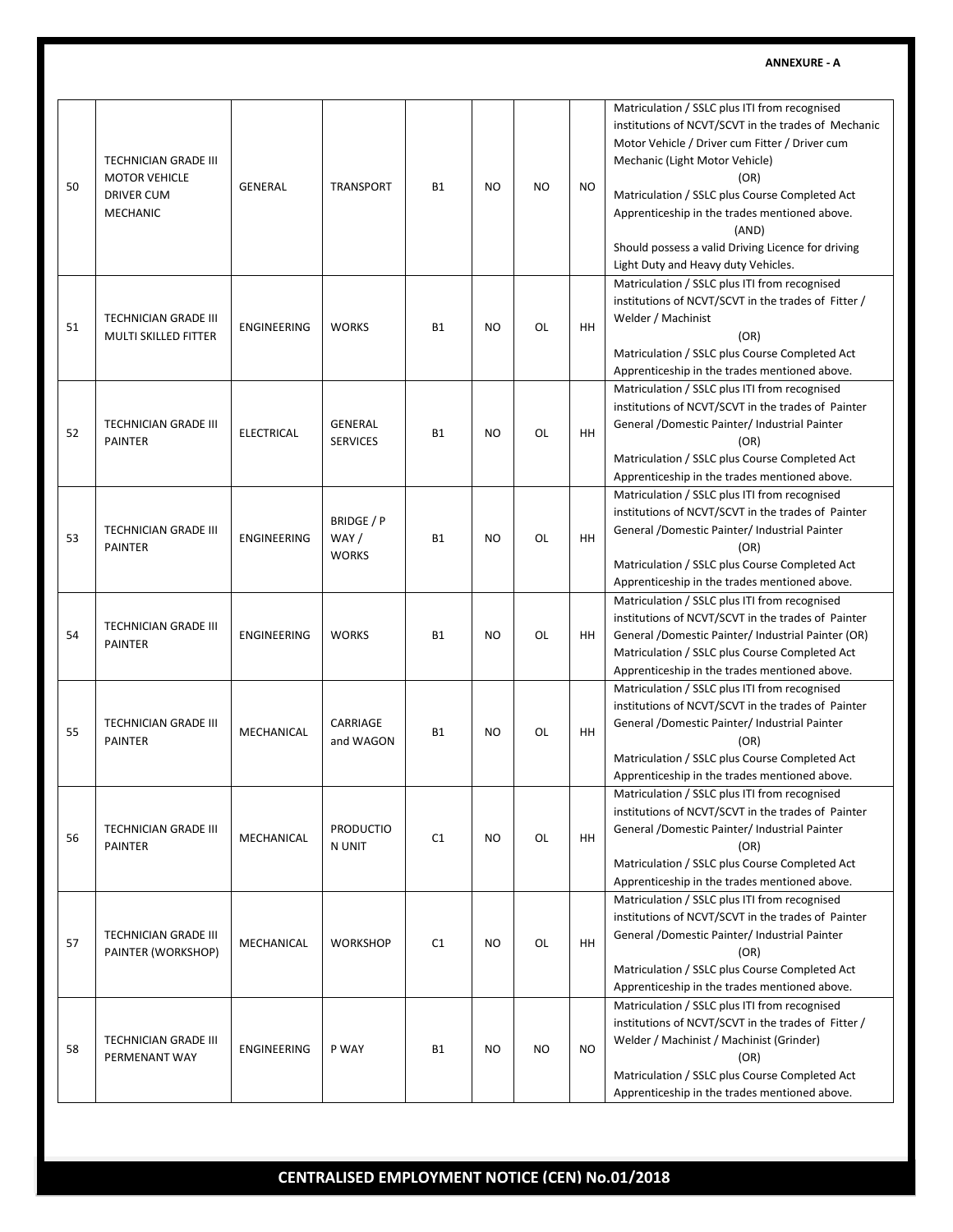| 59 | TECHNICIAN GRADE III<br>PLUMBER / PIPE<br><b>FITTER</b>                            | ENGINEERING       | <b>WORKS</b>                      | <b>B1</b> | LV        | OL     | HH  | Matriculation / SSLC plus ITI from recognised<br>institutions of NCVT/SCVT in the trades of Plumber /<br>Pipe Fitter<br>(OR)<br>Matriculation / SSLC plus Course Completed Act<br>Apprenticeship in the trades mentioned above.                                                                           |
|----|------------------------------------------------------------------------------------|-------------------|-----------------------------------|-----------|-----------|--------|-----|-----------------------------------------------------------------------------------------------------------------------------------------------------------------------------------------------------------------------------------------------------------------------------------------------------------|
| 60 | TECHNICIAN GRADE III<br>PLUMBER / PIPE<br><b>FITTER</b>                            | MECHANICAL        | CARRIAGE<br>and WAGON             | <b>B1</b> | LV        | OL     | HH. | Matriculation / SSLC plus ITI from recognised<br>institutions of NCVT/SCVT in the trades of Plumber /<br>Pipe Fitter<br>(OR)<br>Matriculation / SSLC plus Course Completed Act<br>Apprenticeship in the trades mentioned above.                                                                           |
| 61 | TECHNICIAN GRADE III<br>PUMP OPERATOR                                              | <b>ELECTRICAL</b> | <b>GENERAL</b><br><b>SERVICES</b> | C1        | B, LV     | OA,OL  | HH  | Matriculation / SSLC plus ITI from recognised<br>institutions of NCVT/SCVT in the trades of Pump<br>Operator cum Mechanic / Utility Operator<br>(OR)<br>Matriculation / SSLC plus Course Completed Act<br>Apprenticeship in the trades mentioned above.                                                   |
| 62 | TECHNICIAN GRADE III<br>PUMP OPERATOR                                              | ENGINEERING       | <b>WORKS</b>                      | C1        | B, LV     | OA,OL  | HH  | Matriculation / SSLC plus ITI from recognised<br>institutions of NCVT/SCVT in the trades of Pump<br>Operator cum Mechanic / Utility Operator<br>(OR)<br>Matriculation / SSLC plus Course Completed Act<br>Apprenticeship in the trades mentioned above.                                                   |
| 63 | TECHNICIAN GRADE III<br>REFRIGERATION and<br>AIR CONDITIONING                      | <b>ELECTRICAL</b> | <b>GENERAL</b><br><b>SERVICES</b> | <b>B1</b> | NO.       | OL     | HH  | Matriculation / SSLC plus ITI from recognised<br>institutions of NCVT/SCVT in the trades of<br>Refrigeration and Air Conditioning Mechanic /<br>Electrician / Wireman / Electronics Mechanic<br>(OR)<br>Matriculation / SSLC plus Course Completed Act<br>Apprenticeship in the trades mentioned above.   |
| 64 | TECHNICIAN GRADE III<br>REFRIGERATION and<br><b>AIR CONDITIONING</b><br>(WORKSHOP) | <b>ELECTRICAL</b> | <b>WORKSHOP</b>                   | C1        | NO.       | OL     | HН  | Matriculation / SSLC plus ITI from recognised<br>institutions of NCVT/SCVT in the trades of<br>Refrigeration and Air Conditioning Mechanic /<br>Electrician / Wireman / Electronics Mechanic<br>(OR)<br>Matriculation / SSLC plus Course Completed Act<br>Apprenticeship in the trades mentioned above.   |
| 65 | TECHNICIAN GRADE III<br><b>REMOTE CONTROL</b><br>(TRD)                             | ELECTRICAL        | <b>TRD</b>                        | <b>B2</b> | NO.       | OL     | HH  | Matriculation / SSLC plus ITI from recognised<br>institutions of NCVT/SCVT in the trades of Electrician<br>/ Wireman / Mechanic HT, LT Equipments and Cable<br>Jointing / Electronics Mechanic<br>(OR)<br>Matriculation / SSLC plus Course Completed Act<br>Apprenticeship in the trades mentioned above. |
| 66 | TECHNICIAN GRADE III<br><b>RIGGER</b>                                              | MECHANICAL        | <b>WORKSHOP</b>                   | C1        | B, LV     | OL, BL | HH  | Matriculation / SSLC plus ITI from recognised<br>institutions of NCVT/SCVT in the trades of Rigger /<br>Fitter<br>(OR)<br>Matriculation / SSLC plus Course Completed Act<br>Apprenticeship in the trades mentioned above.                                                                                 |
| 67 | TECHNICIAN GRADE III<br>S and T / LINE MAN                                         | S and T           | SIGNAL                            | <b>B1</b> | <b>NO</b> | NO.    | HH  | Matriculation / SSLC plus ITI from recognised<br>institutions of NCVT/SCVT in the trades of Electrician<br>/ Wireman<br>(OR)<br>Matriculation / SSLC plus Course Completed Act<br>Apprenticeship in the trades mentioned above.                                                                           |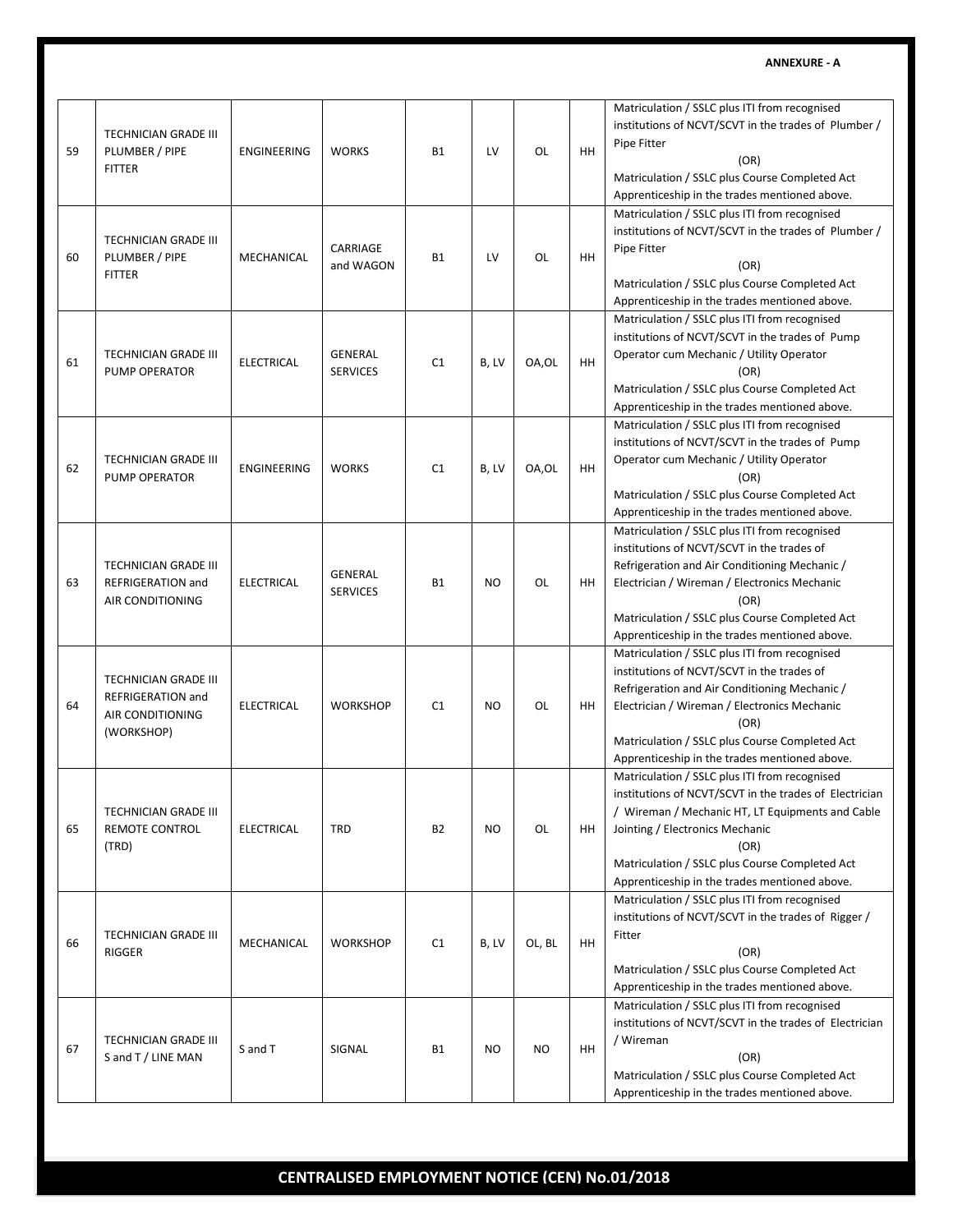| 68 | <b>TECHNICIAN GRADE III</b><br>SHEET METAL WORKER           | MECHANICAL         | <b>WORKSHOP</b>                | C1             | No             | OL     | HH        | Matriculation / SSLC plus ITI from recognised<br>institutions of NCVT/SCVT in the trades of Sheet<br><b>Metal Worker</b><br>(OR)<br>Matriculation / SSLC plus Course Completed Act<br>Apprenticeship in the trades mentioned above.                                                                                                                                      |
|----|-------------------------------------------------------------|--------------------|--------------------------------|----------------|----------------|--------|-----------|--------------------------------------------------------------------------------------------------------------------------------------------------------------------------------------------------------------------------------------------------------------------------------------------------------------------------------------------------------------------------|
| 69 | <b>TECHNICIAN GRADE III</b><br>SHELL                        | MECHANICAL         | <b>PRODUCTIO</b><br>N UNIT     | C1             | N <sub>O</sub> | OL     | HH.       | Matriculation / SSLC plus ITI from recognised<br>institutions of NCVT/SCVT in the trades of Fitter /<br>Welder<br>(OR)<br>Matriculation / SSLC plus Course Completed Act<br>Apprenticeship in the trades mentioned above.                                                                                                                                                |
| 70 | <b>TECHNICIAN GRADE III</b><br>SIGNAL                       | S and T            | SIGNAL                         | <b>B1</b>      | N <sub>O</sub> | OL     | <b>NO</b> | Matriculation / SSLC plus ITI from recognised<br>A)<br>institutions of NCVT/SCVT in the trades of<br>Electrician / Electronics Mechanic / Wireman<br>(OR)<br>Matriculation / SSLC plus Course Completed<br>Act Apprenticeship in the trades mentioned<br>above<br>(OR)<br>10+2 with Physics and Maths<br>B)                                                              |
| 71 | <b>TECHNICIAN GRADE III</b><br>TELECOMMUNICATION            | S and T            | TELECOMM<br><b>UNICATION</b>   | <b>B1</b>      | N <sub>O</sub> | OL     | NO.       | Matriculation / SSLC plus ITI from recognised<br>A)<br>institutions of NCVT/SCVT in the trades of<br>Electrician / Electronics Mechanic / Wireman<br>(OR)<br>Matriculation / SSLC plus Course Completed<br>Act Apprenticeship in the trades mentioned<br>above<br>(OR)<br>B)<br>10+2 with Physics and Maths                                                              |
| 72 | <b>TECHNICIAN GRADE III</b><br><b>TRACK MACHINE</b>         | <b>ENGINEERING</b> | <b>TRACK</b><br><b>MACHINE</b> | <b>B1</b>      | <b>NO</b>      | OL     | HH        | Matriculation / SSLC plus ITI from recognised<br>institutions of NCVT/SCVT in the trades of Fitter /<br>Electrician / Electronics Mechanic / Instrument<br>Mechanic / Mechanic Mechatronis / Mechanic Diesel<br>/ Mechanic Motor Vehicle / Welder / Machinist<br>(OR)<br>Matriculation / SSLC plus Course Completed Act<br>Apprenticeship in the trades mentioned above. |
| 73 | <b>TECHNICIAN GRADE III</b><br>TRIMMER                      | MECHANICAL         | CARRIAGE<br>and WAGON          | Β1             | No             | OL, BL | HH        | Matriculation / SSLC plus ITI from recognised<br>institutions of NCVT/SCVT in the trades of Tailor<br>(General) / Upholsterer<br>(OR)<br>Matriculation / SSLC plus Course Completed Act<br>Apprenticeship in the trades mentioned above.                                                                                                                                 |
| 74 | <b>TECHNICIAN GRADE III</b><br><b>TRIMMER</b><br>(WORKSHOP) | MECHANICAL         | <b>WORKSHOP</b>                | C <sub>1</sub> | N <sub>O</sub> | OL, BL | HH        | Matriculation / SSLC plus ITI from recognised<br>institutions of NCVT/SCVT in the trades of Tailor<br>(General) / Upholsterer<br>(OR)<br>Matriculation / SSLC plus Course Completed Act<br>Apprenticeship in the trades mentioned above.                                                                                                                                 |
| 75 | <b>TECHNICIAN GRADE III</b><br><b>TURNER</b>                | <b>ELECTRICAL</b>  | <b>TRS</b>                     | <b>B1</b>      | B, LV          | OL     | HH        | Matriculation / SSLC plus ITI from recognised<br>institutions of NCVT/SCVT in the trade of Turner<br>(OR)<br>Matriculation / SSLC plus Course Completed Act<br>Apprenticeship in the trade mentioned above.                                                                                                                                                              |
| 76 | <b>TECHNICIAN GRADE III</b><br><b>TURNER</b>                | MECHANICAL         | DIESEL SHED                    | C1             | B, LV          | OL     | HH        | Matriculation / SSLC plus ITI from recognised<br>institutions of NCVT/SCVT in the trade of Turner<br>(OR)<br>Matriculation / SSLC plus Course Completed Act<br>Apprenticeship in the trade mentioned above.                                                                                                                                                              |

# **CENTRALISED EMPLOYMENT NOTICE (CEN) No.01/2018**